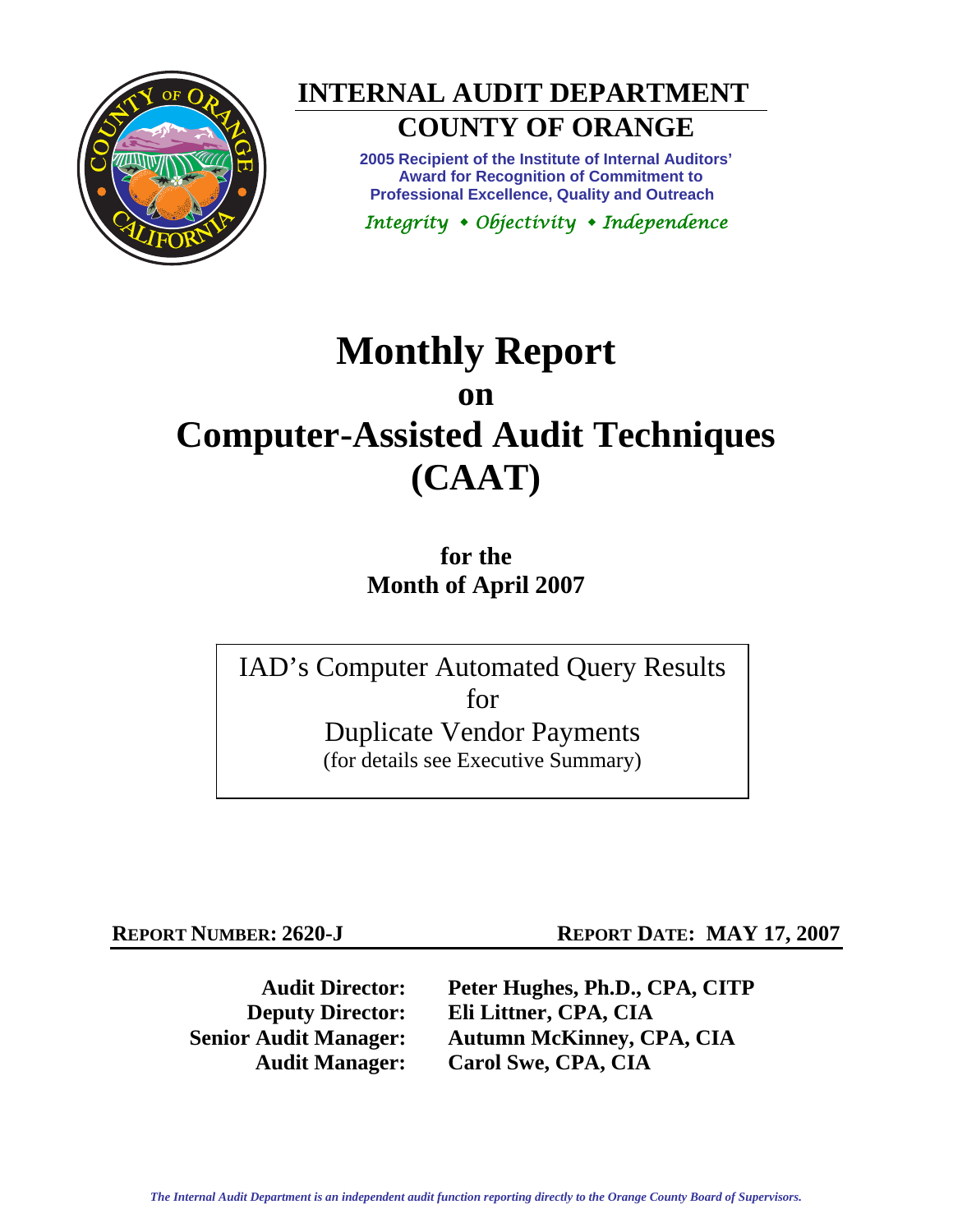## Monthly Report on<br>Computer-Assisted Audit Techniques  $(CAAT)$

### For the Month of April 2007

#### **TABLE OF CONTENTS**

| 1.             |  |
|----------------|--|
|                |  |
|                |  |
| 2.             |  |
|                |  |
| 3.             |  |
|                |  |
| 4.             |  |
|                |  |
| 5 <sub>1</sub> |  |
|                |  |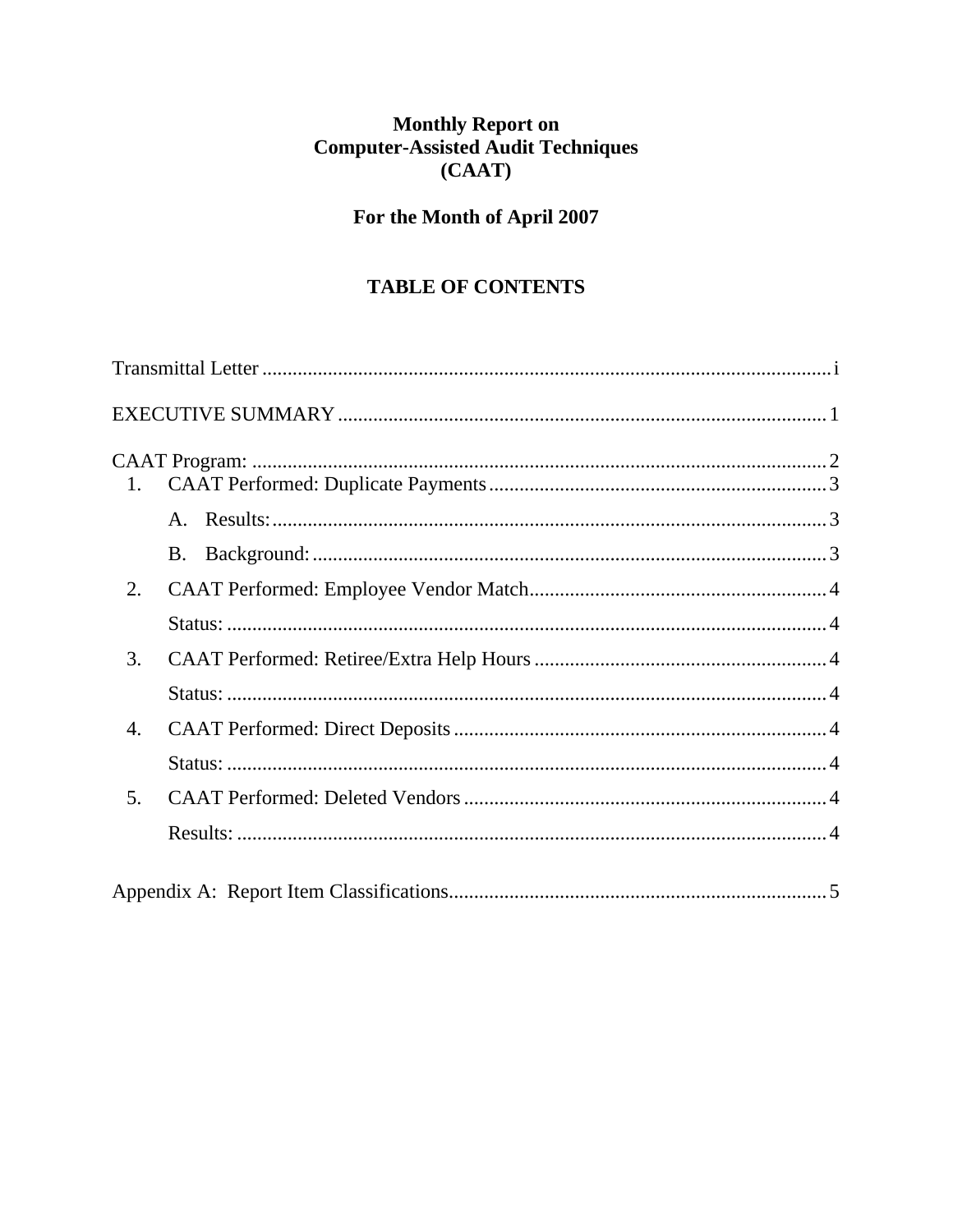<span id="page-2-0"></span>

## COUNTY OF ORANGE  **INTERNAL AUDIT DEPARTMENT**

 **2005 Recipient of the Institute of Internal Auditors' Award for Recognition of Commitment to Professional Excellence, Quality and Outreach** 

#### *Integrity Objectivity Independence*

| ELI LITTNER              | MICHAEL J. GOODWIN          | <b>ALAN MARCUM</b>          | <b>AUTUMN MCKINNEY</b>      | LIVIAIL. |
|--------------------------|-----------------------------|-----------------------------|-----------------------------|----------|
|                          |                             |                             |                             | WEBS     |
| CPA, CIA, CFE, CFS, CISA | CPA. CIA                    | MBA, CPA, CIA, CFE          | <b>CPA. CIA. CGFM</b>       |          |
| <b>DEPUTY DIRECTOR</b>   | <b>SENIOR AUDIT MANAGER</b> | <b>SENIOR AUDIT MANAGER</b> | <b>SENIOR AUDIT MANAGER</b> |          |

#### **Transmittal Letter**

#### **Office of the Director DR. PETER HUGHES** Ph.D., MBA, CPA, CIA, CFE, CITP

MAILING ADDRESS: 400 CIVIC CENTER DRIVE WEST BUILDING 12, ROOM 232 SANTA ANA, CALIFORNIA 92701

TELEPHONE: (714) 834-5475 FAX: (714) 834-2880 EMAIL: peter.hughes@ocgov.com BITE: www.ocgov.com/audit/

May 17, 2007

Report No. 2620-J

- TO: David Sundstrom, Auditor-Controller Carl Crown, Interim Director, Human Resources Ronald C. Vienna, County Purchasing Agent, CEO/Purchasing
- FROM: Peter Hughes, Ph.D., CPA, Director Internal Audit Department
- SUBJECT: Monthly Report on Computer-Assisted Audit Techniques (CAAT)

We have completed the April 2007 report of the results of our Computer-Assisted Audit Techniques (CAAT). The final report is attached for your information.

Each month I submit an **Audit Status Report** to the Board of Supervisors (BOS) where I detail any material and significant audit issues released in reports during the prior month and the implementation status of audit recommendations as disclosed by our Follow-Up Audits. Accordingly, the results of this audit will be included in a future status report to the BOS.

As always, the Internal Audit Department is available to partner with you so that you can successfully implement or mitigate difficult audit issues. Please feel free to call me should you wish to discuss any aspect of our audit report.

We appreciate the courtesy and cooperation extended to us by the personnel of the Auditor-Controller's Office and the Human Resources Department. If we can be of further assistance, please contact me, Eli Littner, Deputy Director at (714) 834-5899, or Autumn McKinney, Senior Audit Manager at (714) 834-6106.

**Attachments**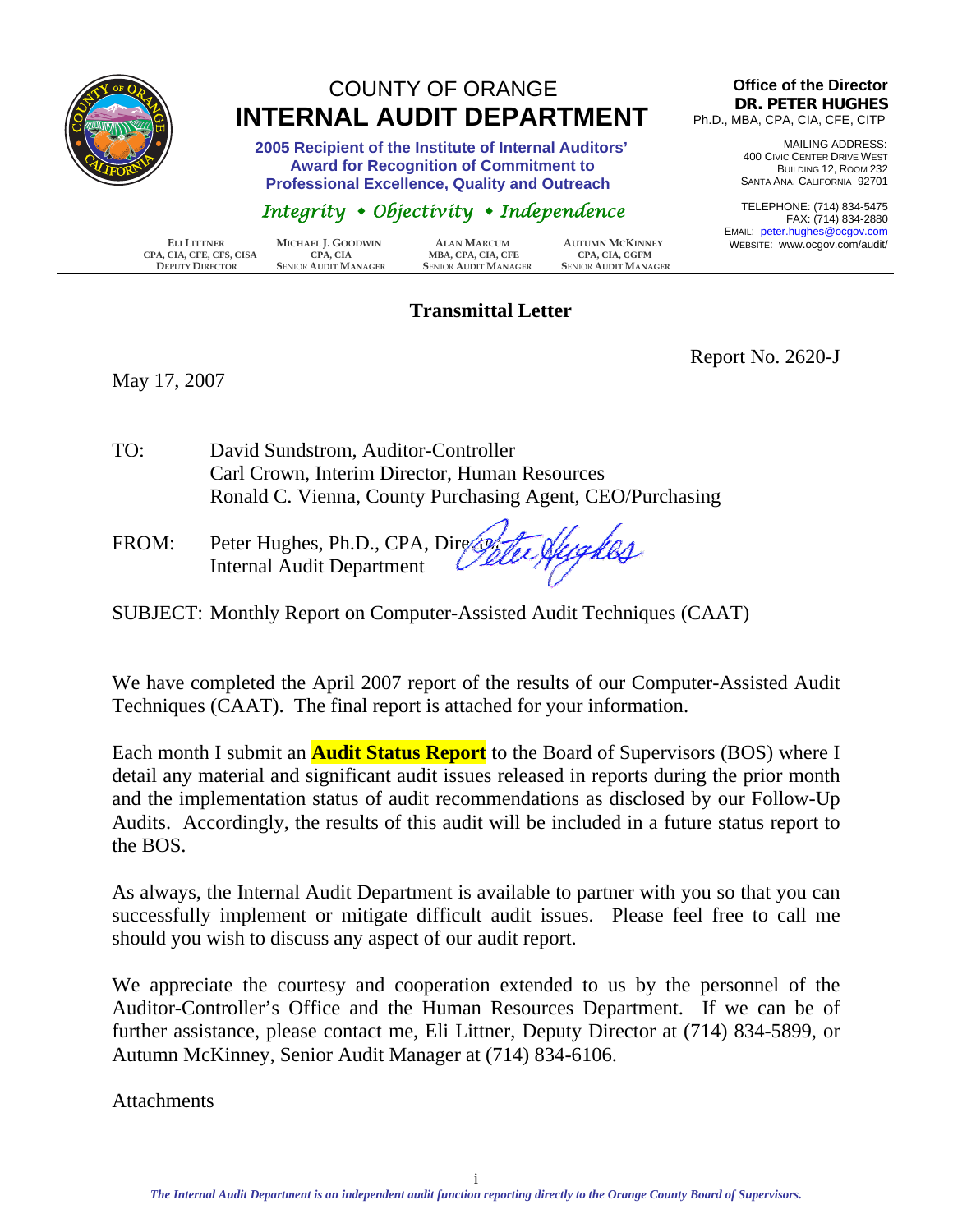*David Sundstrom, Auditor-Controller Carl Crown, Interim Director, Human Resources Ronald C. Vienna, County Purchasing Agent, CEO/Purchasing May 17, 2007 Page ii* 

Other recipients of this report: Members, Board of Supervisors Members, Audit Oversight Committee Thomas G. Mauk, County Executive Officer Robert Leblow, Senior Manager, Auditor-Controller/Claims & Disbursing Section Bill Malohn, A-C/Information Technology/CAPS G/L System Support Kathy Tahilramani, Assistant Director, Human Resources Rosie Santiesteban, HR Programs, Human Resources Foreperson, Grand Jury Darlene J. Bloom, Clerk of the Board of Supervisors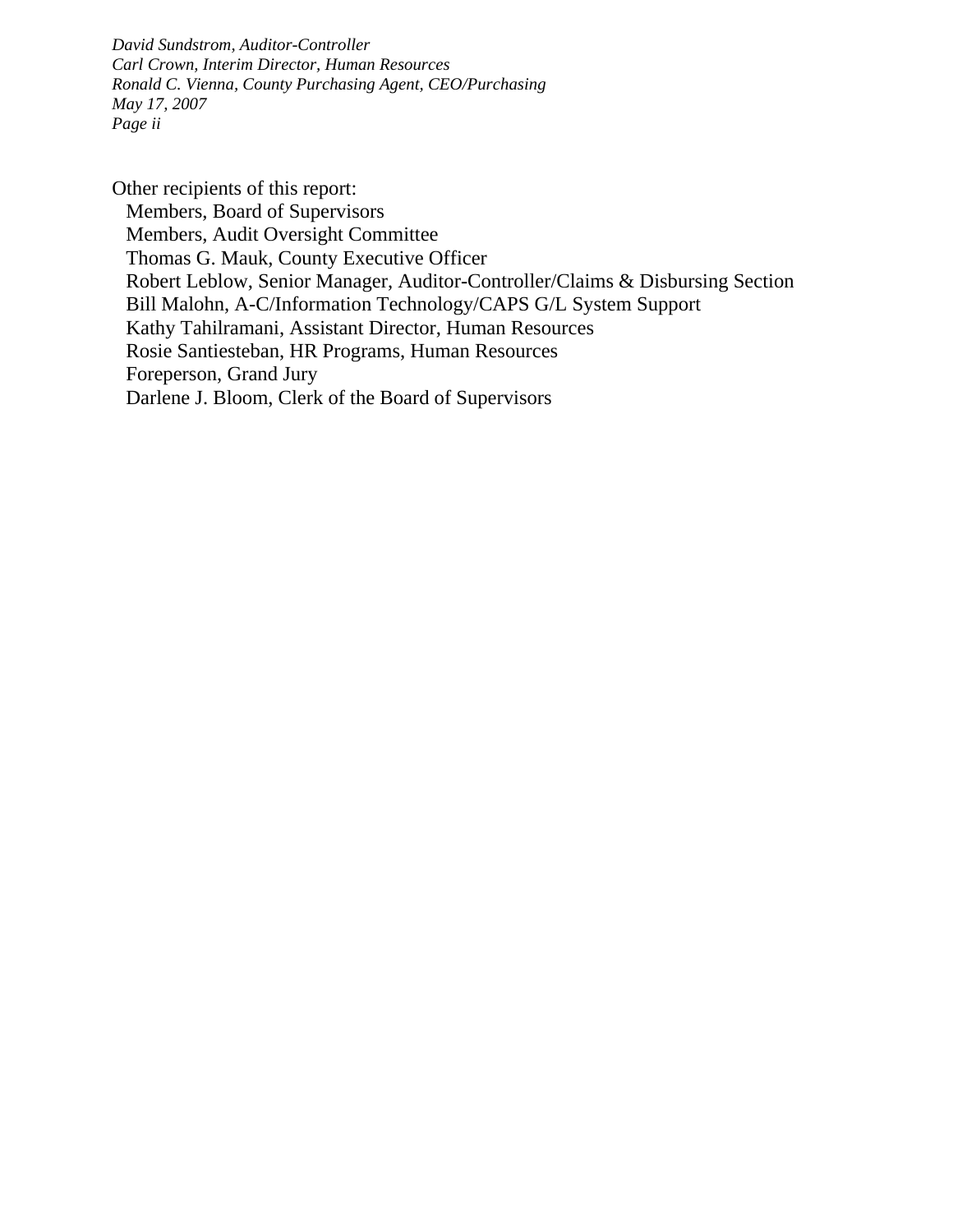#### **EXECUTIVE SUMMARY**

#### <span id="page-4-0"></span>**Description of CAAT Program:**

The CAAT Routines (Computer Assisted Audit Techniques) are automated queries applied to large amounts of electronic data searching for specified characteristics. Resulting exceptions or findings are forwarded to the appropriate department for validation and/or resolution. Depending on the department's review, the exceptions may or may not be a finding. Often there is additional data needed to validate the exception that is only known at the department level. These CAAT routines are not an audit because we have not audited the underlying business processes or internal controls.

#### **Results (for the Month of April 2007):**

No material weaknesses or significant issues identified. See Appendix A for a description of report item classifications.

#### **Control Findings:**

• Duplicate Payments to Vendors:

We identified **4** duplicate payments made to vendors, totaling **\$406 or .0003% of the \$153 million** of vendor invoices processed during March 2007. Our prior research has indicated that the duplicate payments are typically caused by a compounded human clerical error.

We have communicated the duplicate payments to the Auditor-Controller. The Auditor-Controller is currently investigating all duplicate payments and is pursuing collection. Currently, the Auditor-Controller has a recovery rate of about **86%** on these duplicate payments that we have brought to their attention since the inception of the CAAT routines.

• Deleted Vendors: No findings.

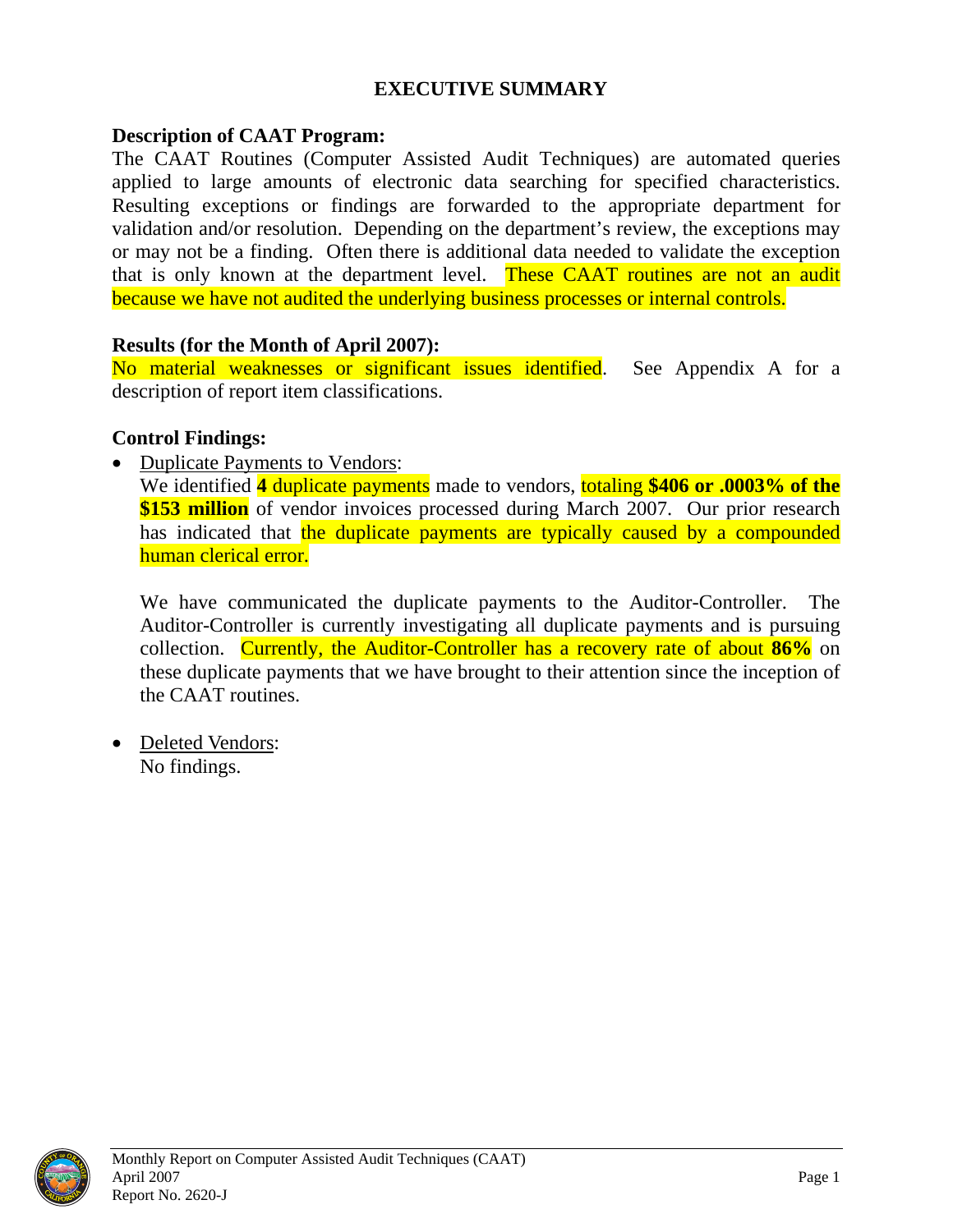#### **MONTHLY CAAT REPORT**

#### <span id="page-5-0"></span>**CAAT Program:**

This report details the monthly activity from the Computer-Assisted Auditing Techniques (known by the acronym CAAT). We use a proprietary, best practices and industry recognized software product to help us in this process. We are keeping the details of our process and the vulnerabilities identified to a general discussion because of the risks associated with disclosing specific details of our financial and accounting processes.

The CAATs are automated queries applied to large amounts of electronic data searching for specified characteristics. The CAATs differ from our traditional audits in that the CAATs can query 100% of a data universe whereas the traditional audits typically test but a sample of transactions from the population.

For example, each month we download the monthly disbursement activity from the County's data warehouse into a cumulative vendor payment database that we have created. Then, we query 100% of the database looking for payments with the same invoice number and the same amount. We then subject the resulting matches to further review and analysis (such as obtaining and reviewing copies of the paid invoices) to determine if a duplicate payment was made. We then forward resulting findings to the Auditor-Controller for validation and recovery.

We also work with the departments to identify internal control enhancements with the purpose of preventing future occurrences of the type of findings identified by the CAATs.

We currently perform five CAAT routines described below utilizing selected payroll and vendor data. Depending on the nature of the CAAT, we perform them monthly, annually, or periodically as needed.

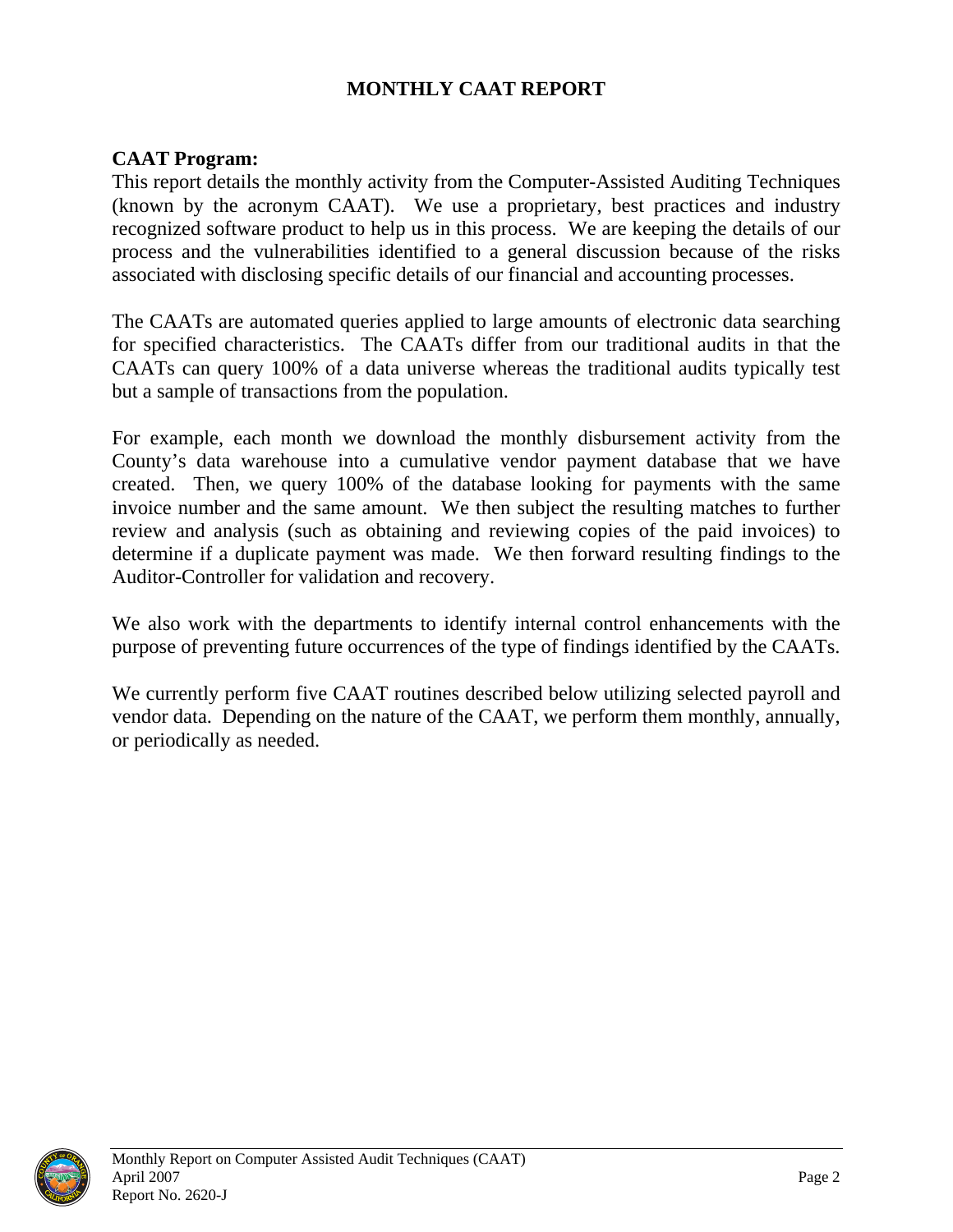#### <span id="page-6-0"></span>**1. CAAT Performed: Duplicate Payments**

We used a CAAT routine to identify potential duplicate payments made to vendors during March 2007.

#### **A. Results:**

We identified four (4) duplicate payments totaling \$406 or .0003% of the \$153 million of vendor invoices processed during March 2007. We have communicated the duplicate payments to the Auditor-Controller. The Auditor-Controller is currently investigating all duplicate payments and is pursuing collection. Currently, the Auditor-Controller has a recovery rate of about **86%** on these duplicate payments that we have brought to their attention since the inception of the CAAT routines.

| <b>CAAT Report</b> |                         | Total     |                 | <b>Not Duplicates</b> |                 | <b>Recovered</b> |                | In Process     |
|--------------------|-------------------------|-----------|-----------------|-----------------------|-----------------|------------------|----------------|----------------|
|                    | #'s                     | s's       | #'s             | s's                   | #'s             | $s$ 's           | #'s            | $s$ 's         |
| 2002               | 103                     | \$99,981  | $\overline{19}$ | \$10,334              | 79              | \$87,188         | 5              | \$2,459        |
| 2003               | 50                      | \$33,307  | 6               | \$10,153              | 37              | \$20,556         | 7              | \$2,598        |
| 2004               | 33                      | \$105,778 | 7               | \$2,990               | 24              | \$101,459        | $\overline{2}$ | \$1,329        |
| 2005               | 67                      | \$80,163  | 2               | \$668                 | 59              | \$40,786         | 6              | \$38,709       |
| January 2006       | 3                       | \$828     | 1               | \$144                 | 1               | \$534            | 1              | \$150          |
| February 2006      | $\overline{\mathbf{4}}$ | \$1,011   | 1               | \$329                 | ω               | \$682            | 0              | \$0            |
| March 2006         | 15                      | \$12,808  | 11              | \$147                 | 9               | $\sqrt{9,494}$   | 5              | \$3,167        |
| April 2006         | $\overline{2}$          | \$3,216   | $\mathbf{1}$    | \$3,069               | 0               | \$0              |                | \$147          |
| <b>May 2006</b>    | 1                       | \$7,680   | 0               | \$0                   |                 | \$7,680          | 0              | \$0            |
| <b>June 2006</b>   | 8                       | \$4,995   | $\overline{2}$  | \$1,173               | ω               | \$1,534          | ω              | \$2,288        |
| <b>July 2006</b>   | 5                       | \$31,859  | 2               | \$1,173               | 3               | \$30,686         | 0              | \$0            |
| August 2006        | 19                      | \$4,937   | $\overline{2}$  | \$628                 | 17              | \$4,309          | 0              | \$0            |
| September 2006     | $\overline{2}$          | \$20,028  | 0               | \$0                   | 2               | \$20,028         | 0              | $\sqrt[6]{30}$ |
| October 2006       | 8                       | \$7,044   | 1               | \$937                 | 2               | \$1,112          | 5              | \$4,995        |
| November 2006      | 1                       | \$142     | 0               | \$0                   | 0               | \$0              | 1              | \$142          |
| December 2006      | 7                       | \$252,462 | 2               | \$23,365              | 5               | \$229,097        | 0l             | \$0            |
| January 2007       | $\overline{22}$         | \$14,514  | 0               | \$0                   | $\overline{15}$ | \$12,535         | 7              | \$1,979        |
| February 2007      | 18                      | \$19,993  | 11              | \$1,400               | 8               | \$10,819         | $\overline{9}$ | \$7,774        |
| March 2007         | 5 <sub>l</sub>          | \$25,159  | 0               | \$0                   | 1               | \$16             | $\overline{4}$ | \$25,143       |
| April 2007         | 4                       | \$406     | 0               | \$0                   | 0               | \$0              | 4              | \$406          |
| <b>TOTAL</b>       | 377                     | \$726,311 | 48              | \$56,510              | 269             | \$578,515        | 60             | \$91,286       |

The table below summarizes the duplicate payment activity to date:

### **B. Background:**

This CAAT routine concentrates on a sub-set of vendor invoices paid by the County that possess certain common attributes. The sub-set excludes one-time payments (such as election worker pay, jury duty pay, etc.) as well as recurring payments (periodic payments to the same payee for the same amount such as welfare, family support, etc.).

During the month of April 2007, 19,820 invoices for \$153,014,170 were added to this data sub-set representing March 2007 transactions. Currently, the data sub-set includes 899,359 invoices totaling \$9,615,733,915. The total data file from which the sub-set is derived includes 3,767,510 records totaling \$16,705,656,195.

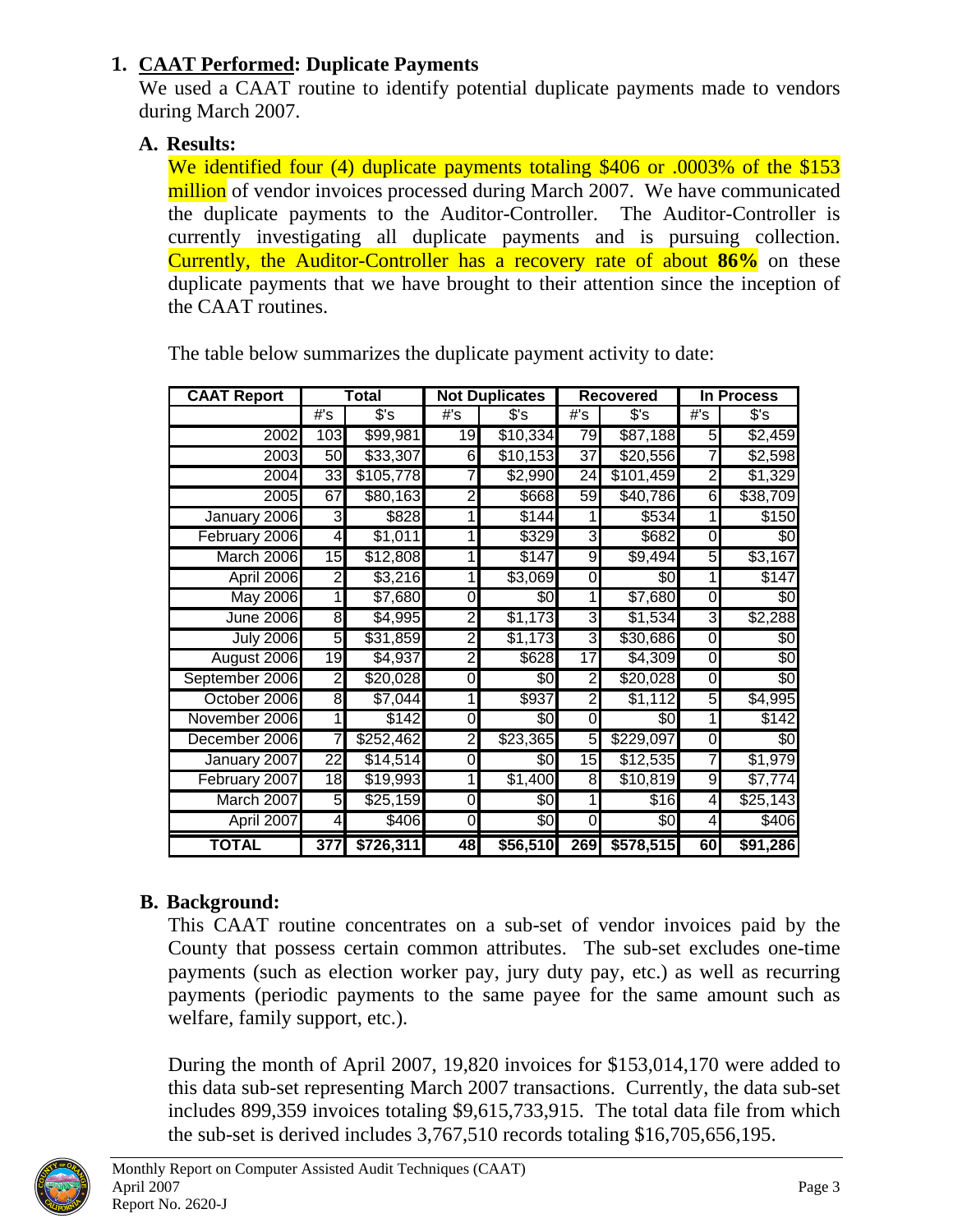<span id="page-7-0"></span>Our prior research has indicated that the duplicate payments are typically caused by a compounded human clerical error.

#### **2. CAAT Performed: Employee Vendor Match**

We used a CAAT routine to identify employees that share a similar address as a vendor. This may identify employees buying goods or issuing contracts to themselves or a related vendor

#### **Status:**

This routine is performed periodically as necessary. There is no current work in progress for this item.

#### **3. CAAT Performed: Retiree/Extra Help Hours**

We used a CAAT routine to identify retirees working as extra help in excess of contracted or mandated limits. Our criteria was 960 hours (maximum allowed for regular retirees) or 720 hours (maximum for early retirees) during the fiscal year (FY).

#### **Status:**

This routine is performed annually. There is no current work in progress for FY 06- 07.

#### **4. CAAT Performed: Direct Deposits**

We used a CAAT routine to review for multiple employee paychecks directly deposited to the same bank account. This may identify employees paid twice in the same pay period or fictitious employees.

#### **Status:**

The information needed to perform this CAAT routine is now available. We are working on rewriting the CAAT routine to accommodate the new data format. We hope to have the routine functioning soon.

#### **5. CAAT Performed: Deleted Vendors**

We used a CAAT to identify Vendors that have been deleted or removed from the Vendor Master List. For deleted vendors, we verify that there has been no recent activity for that vendor.

#### **Results:**

This CAAT was applied in March 2007 with no significant findings.

Attachments: Provided to the Auditor-Controller: dated 5/4/07 – A/C-Claims & Disbursing Section.